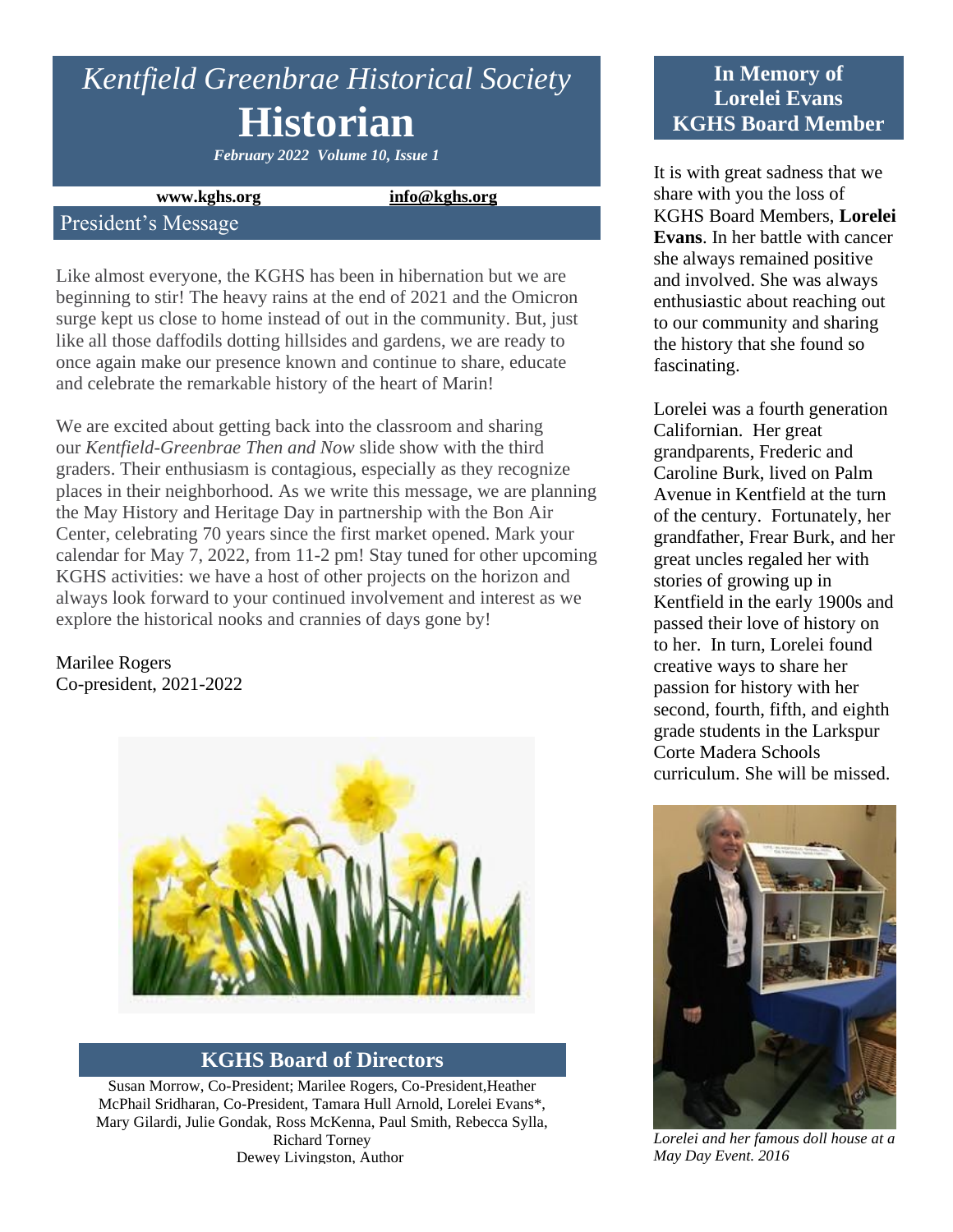## **An Indelible Memory** Remo Galeazzi (1923-2017) The Flying Wire March 2, 2011

It all started when the announcement was made by my sixth grade teacher that we would soon have a day off from school to be able to view an over flight of the famous airship, the *Akron*. This is only conjecture on my part, but in retrospect, I can only imagine that the school was notified of this momentous occasion so as to allow enough time for the interested parties to position themselves in the line of flight. It was, we were told, to fly over Kentfield, and then to San Rafael, over to Hamilton AFB, and probably then, back to its hangar at Sunnyvale. Its track over Kentfield was to be, miracle of miracles, almost directly above my house on #12 Cypress Avenue, and my joy knew no bounds!



*USS Akron (Wikipedia)*

Adjacent to our lot on Cypress Avenue was the property of the Dollar Estate, owners of the famous Dollar Line, a prominent shipping company. This property on a hill (in Iowa it would be called a mountain!0 and the estate house was probably about three quarters of the way to the top, which was accessed by a winding one-lane road that started just up the street from where I lived.

Our Adaline E. Kent Grammar School consisted of three rooms back then, with Miss Jensen teaching the first, second, and third grades in one room, Miss Rhodes (later Mrs. Longly) teaching fourth, fifth and sixth grades in another room, and Miss Palmer, our principal, teaching seventh and eighth in the third room. The student body, the teachers, some mothers, and perhaps other interested parties were to meet at the foot of the lane on Cypress Avenue that led to the Dollar Estate. I can only presume that permission was granted by the owners for the use of the road as it would have been the only way for a rather large group to access the top of the hill. I know the hill well, as many of us kids hiked to the top often, using another route. As a matter of fact, that old hill was my private playground; that's where I hunted, picked mushrooms and wild strawberries, picked toyon berries, and stalked lizards. I also tossed my gliders from the bare slope directly in back of our property.

The beautiful part of this particular hill, and this was no doubt why it was chosen, was that the top was completely bereft of trees and shrubbery, so that the viewers would have an unobstructed view of this famous Zeppelin.

On the appointed day we all gathered at the foot of the lane that led up to the Dollar estate, and following a whistle blown by our principal, Miss Palmer, we began out trek up the winding lane, finally reaching the estate house. I don't really remember how we reached the top from there, as the lane stopped at the house, but I can surmise that the group wended its way through the foliage, finally arriving at the treeless top without undue stress. For us kids, it had to have been a piece of cake!



*The maiden voyage of Akron on 2 November 1931, showing her four starboard propellers. The engines' water reclaiming devices appear as white strips above each propeller. The emergency rear control cabin is visible in the lower fin. (Wikipedia)*

We all spread out over the open ground and waited with great anticipation for the wondrous event that would soon be appearing before us, for without doubt, this would be a first for all attending. Remember, this was probably in 1932, and happenings of this magnitude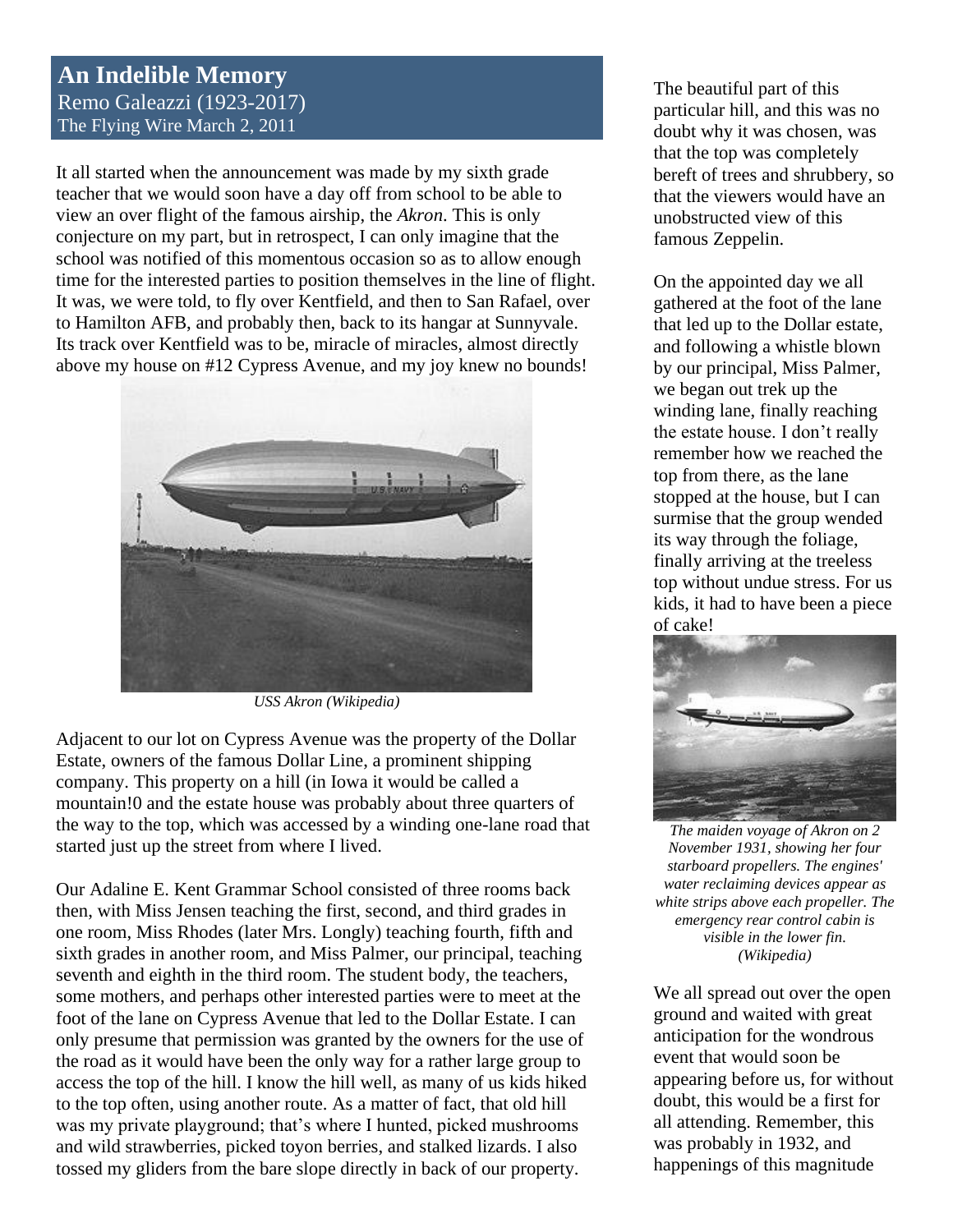didn't happen very often, or maybe even ever, in one's life in those days. It was a clear, beautiful day, and as the approximate arrival time neared, everyone's eyes turned to the sky. The tree line was high enough so that the tops of the trees precluded spotting the airship from a great distance, and indeed, when it did appear, it seemed to loom above us like a giant silver cloud. It could not have been higher than a thousand feet or so from the top of our hill, moving slowly and majestically directly over our heads, its size and bulk overcome by the beauty of its aesthetically pleasing and beautiful form. As it moved gracefully above us, one could easily hear the muffled deep sound of its might engines, and clearly see the details of its cupola and all of its various appendages, a great silver titan of the skies shipping through space above us, creating a mental image that to this day, seventy five years later, I can still in my mind's eye, conjure up with great clarity.



*N2Y-1 training plane beneath trapeze and T-shaped opening of Akron's hangar deck (Airships.net)*

Many years later, flying to points south, such as Watsonville, I could see those two giant hangars off in the distance and they always evoked the same memory: that wondrous day on top of the hill above my house in Kentfield.

Some time back when I was building and flying peanut scale models, I had the opportunity to fly my models in one of the great hangars in Sunnyvale. The first time that I set foot inside the amazing structure, I was overcome by the vastness of the interior, and taken aback by its complicated internal structure. To think that at one time it held my Zeppelin! It wasn't hard to envision the might Akron nestled neatly into its giant nest.

The *Akron*, and its sister ship, the *Macon*, both came to a disastrous end. It's too bad, because even today, if they were around, there would be many eyes turned skyward.

#### \*\*\*\*\*\*\*

#### Remo Galeazzi 1923-2017

Remo was born in San Francisco and spent his childhood in Kentfield, graduating from Tamalpais High School in 1941. He served in the U.S. Army during World War II, and was a veteran of the Battle of the Bulge. He was a licensed airplane and glider pilot, and won numerous awards for his meticulous restorations of antique aircraft.



*Cover carried on the May 1932 "Coast to Coast" flight and later autographed by the only three survivors of the April 1933 crash of USS Akron.*

**The Legendary Miss Palmer from In the Heart of Marin: A History of Kentfield and Greenbrae by Dewey Livingston pages 205-307**

(Remo Galeazzi refers to the legendary Miss Palmer in his article. Oral history interviews were done by  $8<sup>th</sup>$  grade Kent Students in 2013 reached out to many Kent Alumni for their memories, many of the earliest had impressions of Miss Palmer. For more stories: *Oral History Projects Kent Middle School 2013 & 1991)*



*Miss Catherine Palmer*